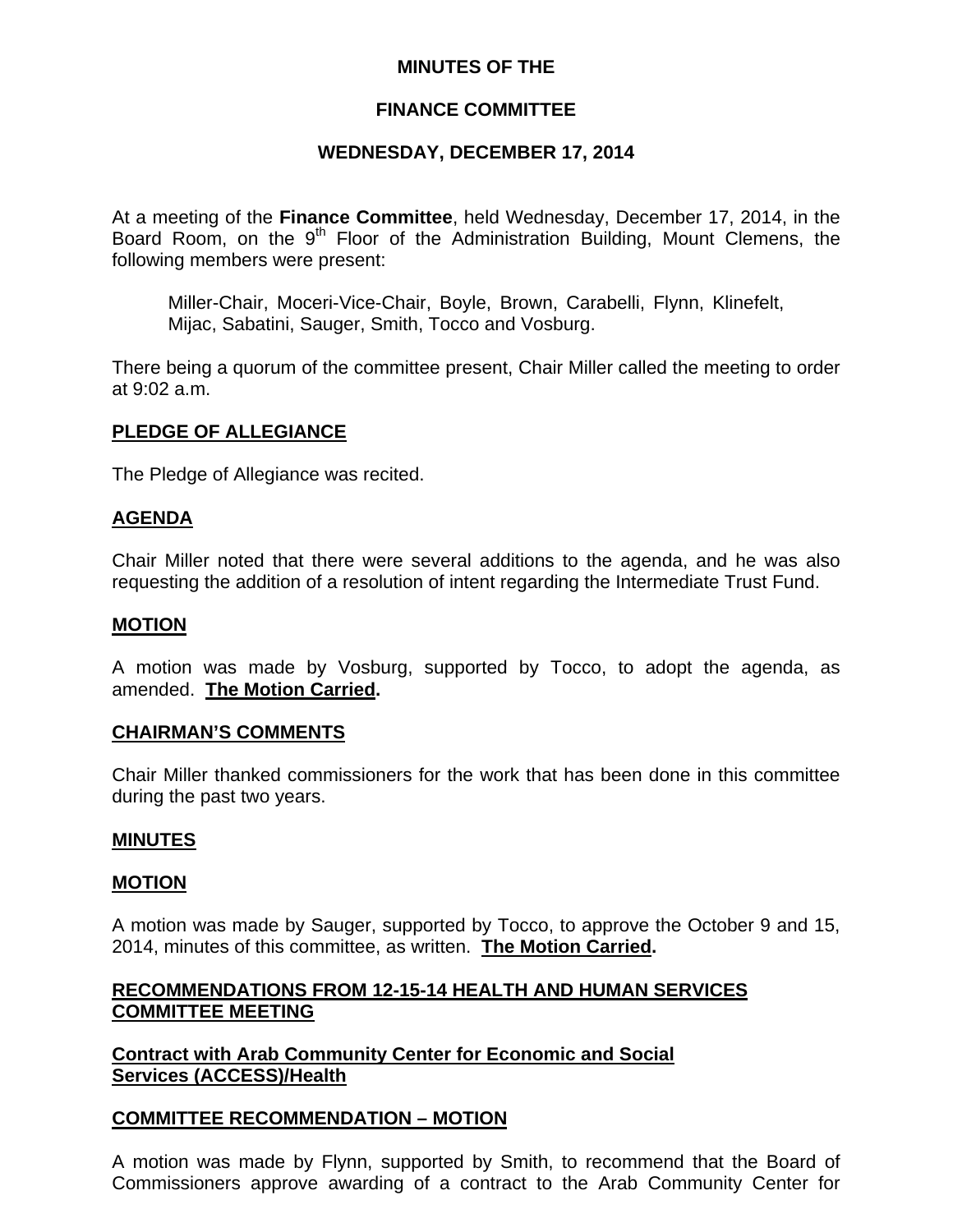Economic and Social Services (ACCESS) for the provision of the Special Supplemental Nutrition Program for Women, Infants and Children (WIC) for the period January 1, 2015 through September 30, 2015; payments to ACCESS for services rendered will not exceed \$180,000 for the term of this agreement; all funding for this agreement is provided by the Michigan Department of Community Health; further, a copy of this Board of Commissioners' action is directed to be delivered forthwith to the Office of the County Executive. **THE MOTION CARRIED.**

# **Budget Amendment-Family Planning Program/Health**

# **COMMITTEE RECOMMENDATION – MOTION**

A motion was made by Tocco, supported by Flynn, to recommend that the Board of Commissioners approve an increase in budgeted revenues and expenses in the Family Planning Program by \$209,703 to account for an increase in allocation from the Michigan Department of Community Health; further, this budget action addresses budgetary issues only. It does not constitute the Commission's approval of any County contract. If a contract requires Commission approval under the County's Contracting Policy or the County's Procurement Ordinance, such approval must be sought separately; further, a copy of this Board of Commissioners' action is directed to be delivered forthwith to the Office of the County Executive.

The following commissioners spoke: Vosburg and Brown.

Chair Miller called for a vote on the motion and **THE MOTION CARRIED.**

# **Animal Control Services Agreements/Animal Shelter**

# **COMMITTEE RECOMMENDATION – MOTION**

A motion was made by Tocco, supported by Smith, to recommend that the Board of Commissioners approve annual service agreements for animal control services provided by Macomb County Animal Control for the contract life beginning on January 1, 2015 through December 31, 2015 for the following cities: Eastpointe, Mt. Clemens, Roseville, Sterling Heights and Warren; further, a copy of this Board of Commissioners' action is directed to be delivered forthwith to the Office of the County Executive. **THE MOTION CARRIED.**

# **Budget Amendment/Fiscal Grant Funds-Early Head Start Services/ Community Services Agency**

# **COMMITTEE RECOMMENDATION – MOTION**

A motion was made by Brown, supported by Sauger, to recommend that the Board of Commissioners approve an increase of \$2,870,950 in Community Services Agency revenue and expense in the Fiscal Grant Fund to expand Early Head Start services; further, this budget action addresses budgetary issues only. It does not constitute the Commission's approval of any County contract. If a contract requires Commission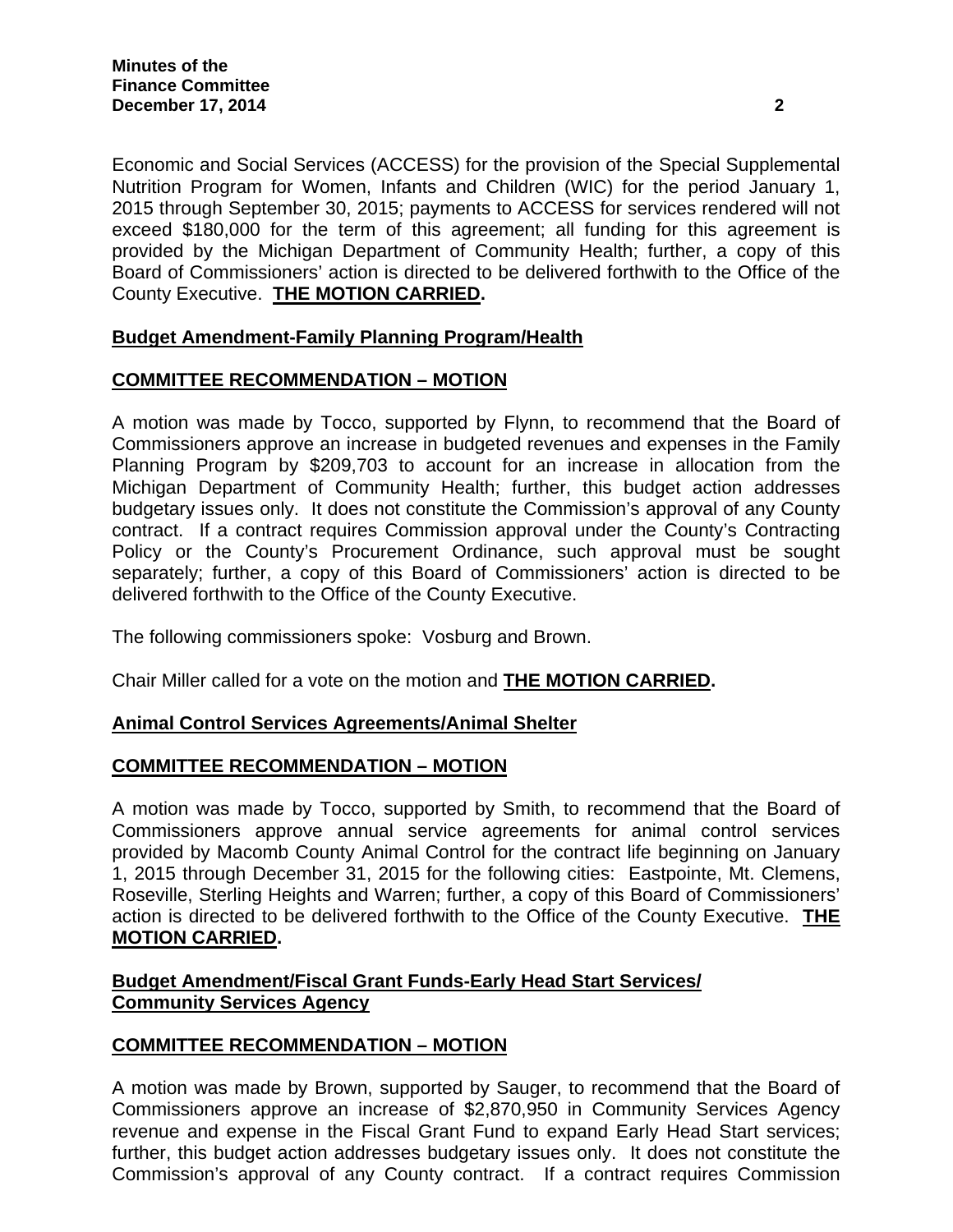approval under the County's Contracting Policy or the County's Procurement Ordinance, such approval must be sought separately; further, a copy of this Board of Commissioners' action is directed to be delivered forthwith to the Office of the County Executive. **THE MOTION CARRIED.** 

### **RECOMMENDATION FROM 12-16-14 INFRASTRUCTURE COMMITTEE MEETING**

# **Cost Share Agreement-Sterling Heights-Mound Road/Department of Roads**

# **COMMITTEE RECOMMENDATION – MOTION**

A motion was made by Flynn, supported by Smith, to recommend that the Board of Commissioners approve the cost share agreement between the Macomb County Department of Roads and the City of Sterling Heights for concrete pavement repairs on Mound Road from 18 Mile Road to Hall Road, with a 50/50 share of the estimated construction cost of \$2,918,225; further, a copy of this Board of Commissioners' action is directed to be delivered forthwith to the Office of the County Executive. **THE MOTION CARRIED.**

# **ITEM WAIVED BY INFRASTRUCTURE COMMITTEE CHAIR**

# **Indemnity Agreement and Partial Release from Traveler's Insurance Co. for Final Settlement on County Building Fire Incident Claim/Emergency Management**

# **COMMITTEE RECOMMENDATION – MOTION**

A motion was made by Carabelli, supported by Vosburg, to recommend that the Board of Commissioners approve the Indemnity Agreement and Partial Release from Traveler's Insurance Company for the final settlement of the claim from the County Building fire incident; further, a copy of this Board of Commissioners' action is directed to be delivered forthwith to the Office of the County Executive. **THE MOTION CARRIED.**

### **ADOPT RESOLUTION OF INTENT TO ENSURE THAT ALL COUNTY DEPTS. AND FUNDS CONTRIBUTE THEIR PORTION OF THE GENERAL FUND AND DELINQUENT TAX REVOLVING FUND CONTRIBUTIONS TO THE INTERMEDIATE TRUST FUND (OFFERED BY VOSBURG)**

# **COMMITTEE RECOMMENDATION – MOTION**

A motion was made by Vosburg, supported by Brown, to recommend that the Board of Commissioners adopt a resolution of intent to ensure that all County departments and funds contribute their portion of the General Fund and Delinquent Tax Revolving Fund contributions to the Intermediate Trust Fund.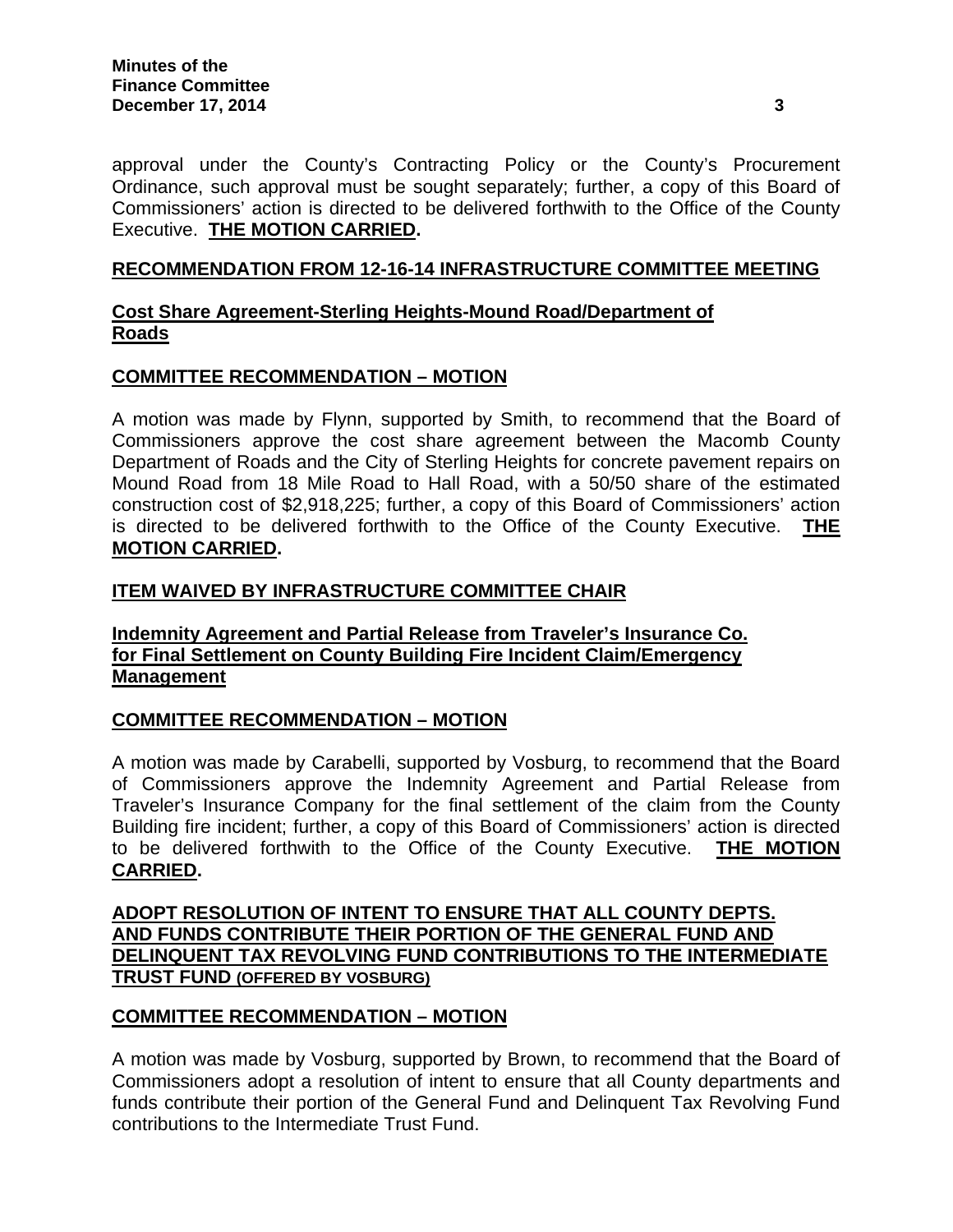The following commissioners spoke: Vosburg, Flynn, Carabelli and Brown.

Chair Miller called for a vote on the motion and **THE MOTION CARRIED.**

# **ITEM WAIVED BY JUSTICE AND PUBLIC SAFETY COMMITTEE CHAIR**

### **Amendment to Washington Township Police Services Contract/Sheriff**

### **COMMITTEE RECOMMENDATION – MOTION**

A motion was made by Brown, supported by Vosburg, to recommend that the Board of Commissioners concur with the Sheriff's request to amend the Washington Township Police Services Contract for 2015; the total amount to be covered by Washington Township in the amount of \$1,999,410; further, a copy of this Board of Commissioners' action is directed to be delivered forthwith to the Office of the County Executive. **THE MOTION CARRIED.**

### **2015 FIVE-YEAR CAPITAL IMPROVEMENT PLAN**

A revised plan was attached to the final agenda. Chair Miller stated that the amendments discussed at the last Finance Committee meeting have been included.

#### **MOTION**

A motion was made by Flynn, supported by Carabelli, to receive and file the 2015 Fiveyear Capital Improvement Plan.

The following commissioner spoke: Flynn.

Chair Miller called for a vote on the motion and **The Motion Carried.**

#### **2014 EQUALIZATION STUDY**

# **COMMITTEE RECOMMENDATION – MOTION**

A motion was made by Carabelli, supported by Sauger, to recommend that the Board of Commissioners approve the 2014 Equalization Study as submitted by the Equalization Department; further, a copy of this Board of Commissioners' action is directed to be delivered forthwith to the Office of the County Executive.

The following commissioners spoke: Carabelli and Brown.

Chair Miller called for a vote on the motion and **THE MOTION CARRIED.**

#### **REPORT ON AFFORDABLE CARE ACT**

John Anderson, Risk and Insurance Manager, summarized his December 17, 2014 correspondence regarding the Patient Protection and Affordable Care Act taxes and fees for Macomb County.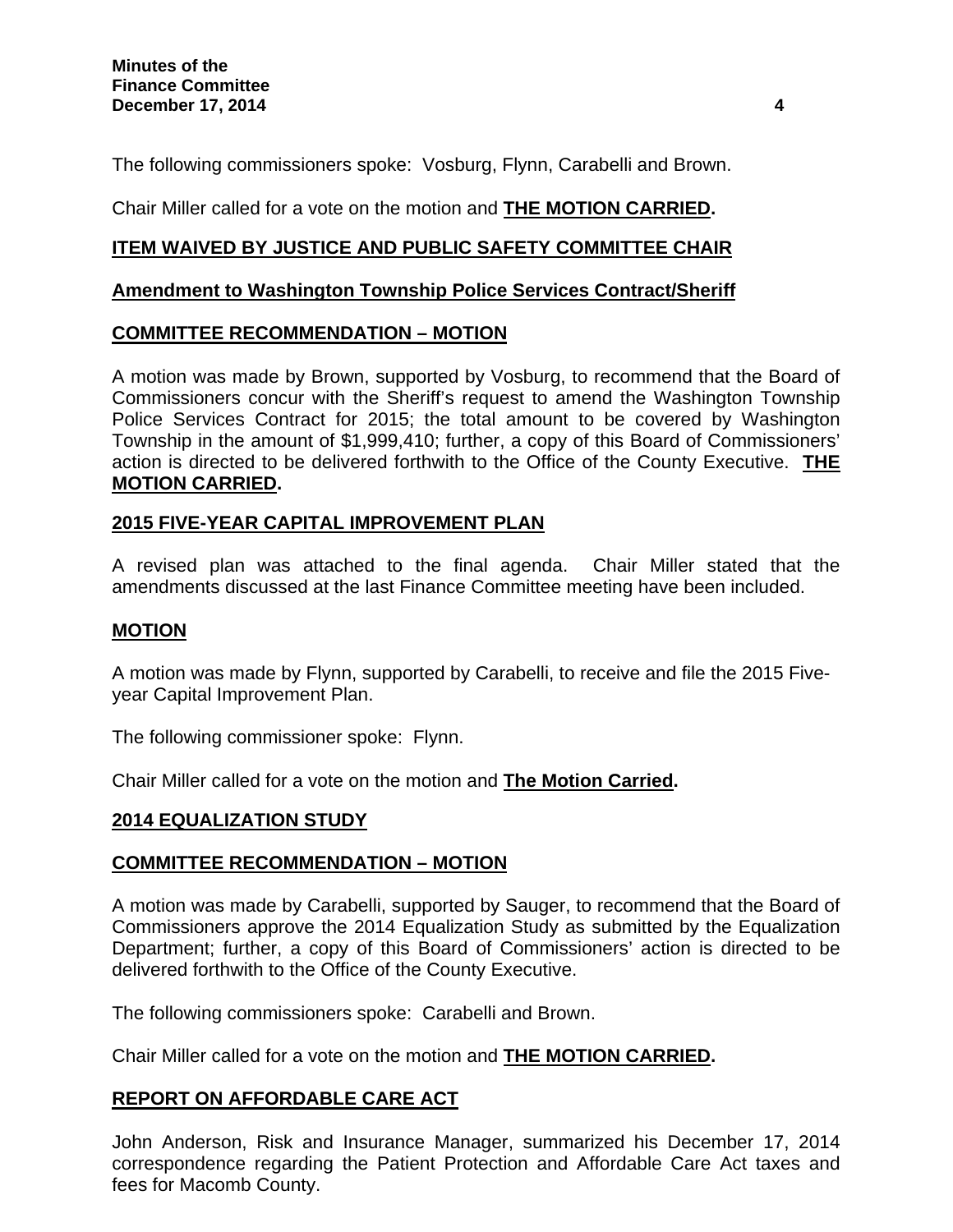The following commissioners spoke: Klinefelt, Smith, Carabelli, Sabatini, Brown and Miller.

# **MOTION**

A motion was made by Carabelli, supported by Tocco, to receive and file the report provided on the Affordable Care Act. **The Motion Carried.** 

# **2015 BLUE CROSS/BLUE SHIELD ADMINISTRATIVE & STOP/LOSS FEES/ FINANCE**

# **COMMITTEE RECOMMENDATION – MOTION**

A motion was made by Klinefelt, supported by Sauger, to recommend that the Board of Commissioners approve the 2015 Blue Cross/Blue Shield Administrative and Stop/Loss Fees; further, a copy of this Board of Commissioners' action is directed to be delivered forthwith to the Office of the County Executive.

The following commissioner spoke: Miller.

Chair Miller called for a vote on the motion and **THE MOTION CARRIED.**

# **2015 Blue Cross/Blue Shield Medicare Advantage Renewal/Finance**

John Anderson stated that he was able to negotiate a one-time implementation credit for 2015; the 5.2 percent increase will now be a 2.9 percent increase, which will amend the figure of \$372.07 to \$361.89 pmpm.

# **COMMITTEE RECOMMENDATION – MOTION**

A motion was made by Vosburg, supported by Brown, to recommend that the Board of Commissioners approve the Blue Cross/Blue Shield Medicare Advantage renewal for the period 1-1-15 through 12-31-15, with revised cost of \$361.89 pmpm; further, a copy of this Board of Commissioners' action is directed to be delivered forthwith to the Office of the County Executive.

The following commissioners spoke: Vosburg, Sauger and Brown.

Chair Miller called for a vote on the motion and **THE MOTION CARRIED.**

# **2015 BLUE CARE NETWORK HMO RENEWALS/FINANCE**

# **COMMITTEE RECOMMENDATION – MOTION**

A motion was made by Brown, supported by Sauger, to recommend that the Board of Commissioners approve the 2015 Blue Care Network HMO renewals; further, a copy of this Board of Commissioners' action is directed to be delivered forthwith to the Office of the County Executive.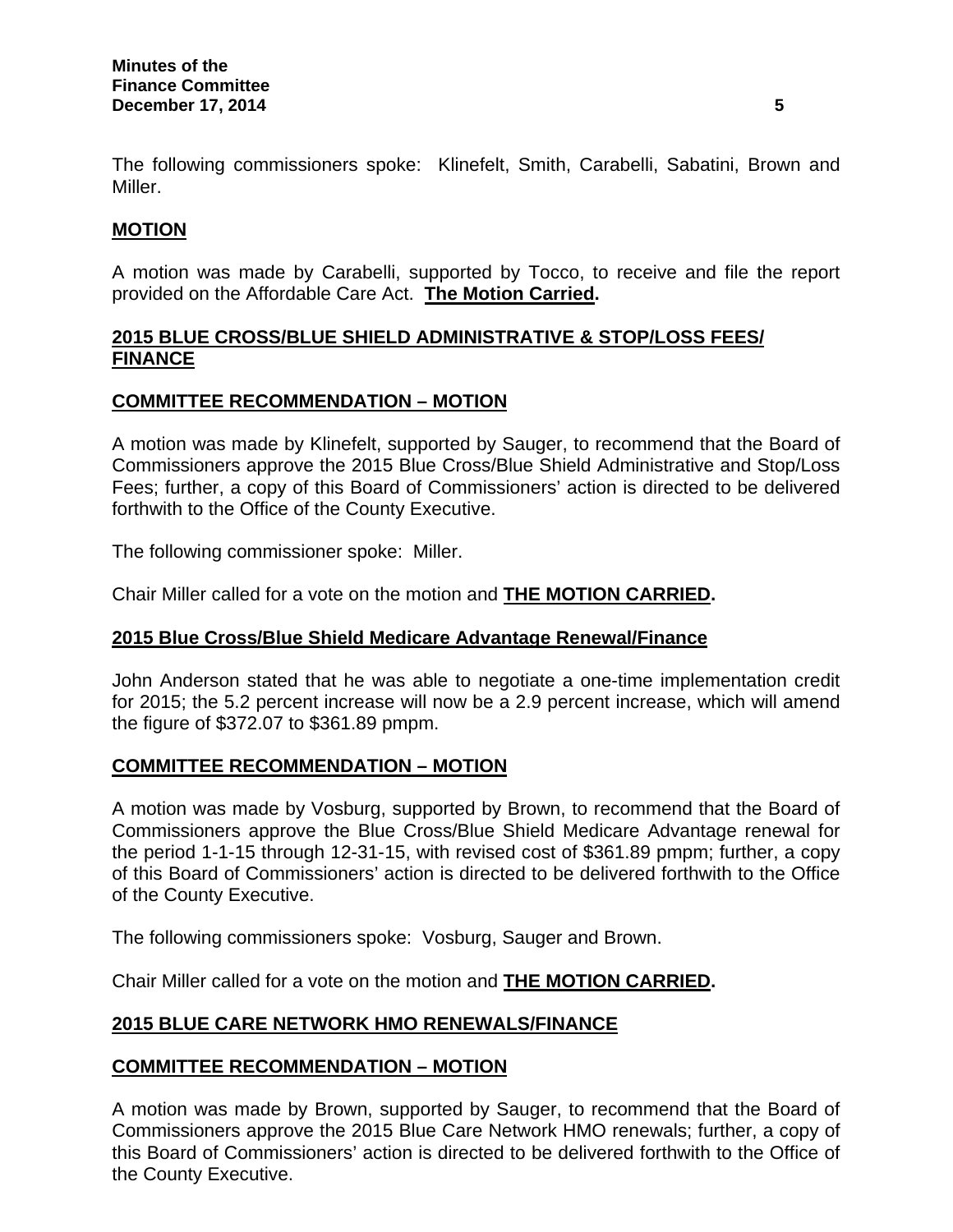John Anderson noted a zero increase in the premium. He said he was able to keep the cost of HMO products within legislative caps for the third year and it offers an option for employees to get health care without a monthly premium.

The following commissioner spoke: Mijac.

Chair Miller called for a vote on the motion and **THE MOTION CARRIED.**

### **2015 HEALTH ALLIANCE PLAN (HAP) HMO RENEWAL/FINANCE**

### **COMMITTEE RECOMMENDATION – MOTION**

A motion was made by Sauger, supported by Mijac, to recommend that the Board of Commissioners approve the 2015 Health Alliance Plan (HAP) HMO renewals; further, a copy of this Board of Commissioners' action is directed to be delivered forthwith to the Office of the County Executive. **THE MOTION CARRIED.**

# **2015 BASIC FLEXIBLE SPENDING ACCOUNT CONTRACT/FINANCE**

### **COMMITTEE RECOMMENDATION – MOTION**

A motion was made by Mijac, supported by Smith, to recommend that the Board of Commissioners approve the BASIC Flexible Spending Account contract for the period 1-1-15 through 12-31-15; further, a copy of this Board of Commissioners' action is directed to be delivered forthwith to the Office of the County Executive.

John Anderson gave an overview of the bid process.

The following commissioners asked questions of Mr. Anderson and Karen Bathanti, a Service Director from Human Resources: Moceri, Smith, Brown and Miller.

Chair Miller called for a vote on the motion and **THE MOTION CARRIED.**

# **DELTA DENTAL ADMINISTRATIVE CONTRACT (1-1-15 THRU 12-31-17)/FINANCE**

#### **COMMITTEE RECOMMENDATION – MOTION**

A motion was made by Flynn, supported by Carabelli, to recommend that the Board of Commissioners approve the Delta Dental Administrative Contract for the period 1-1-15 through 12-31-17; further, a copy of this Board of Commissioners' action is directed to be delivered forthwith to the Office of the County Executive.

John Anderson stated that the quote is lower than last year's and is a three year guarantee. He said the renewal is highly recommended by the Human Resources Department.

Chair Miller called for a vote on the motion and **THE MOTION CARRIED.**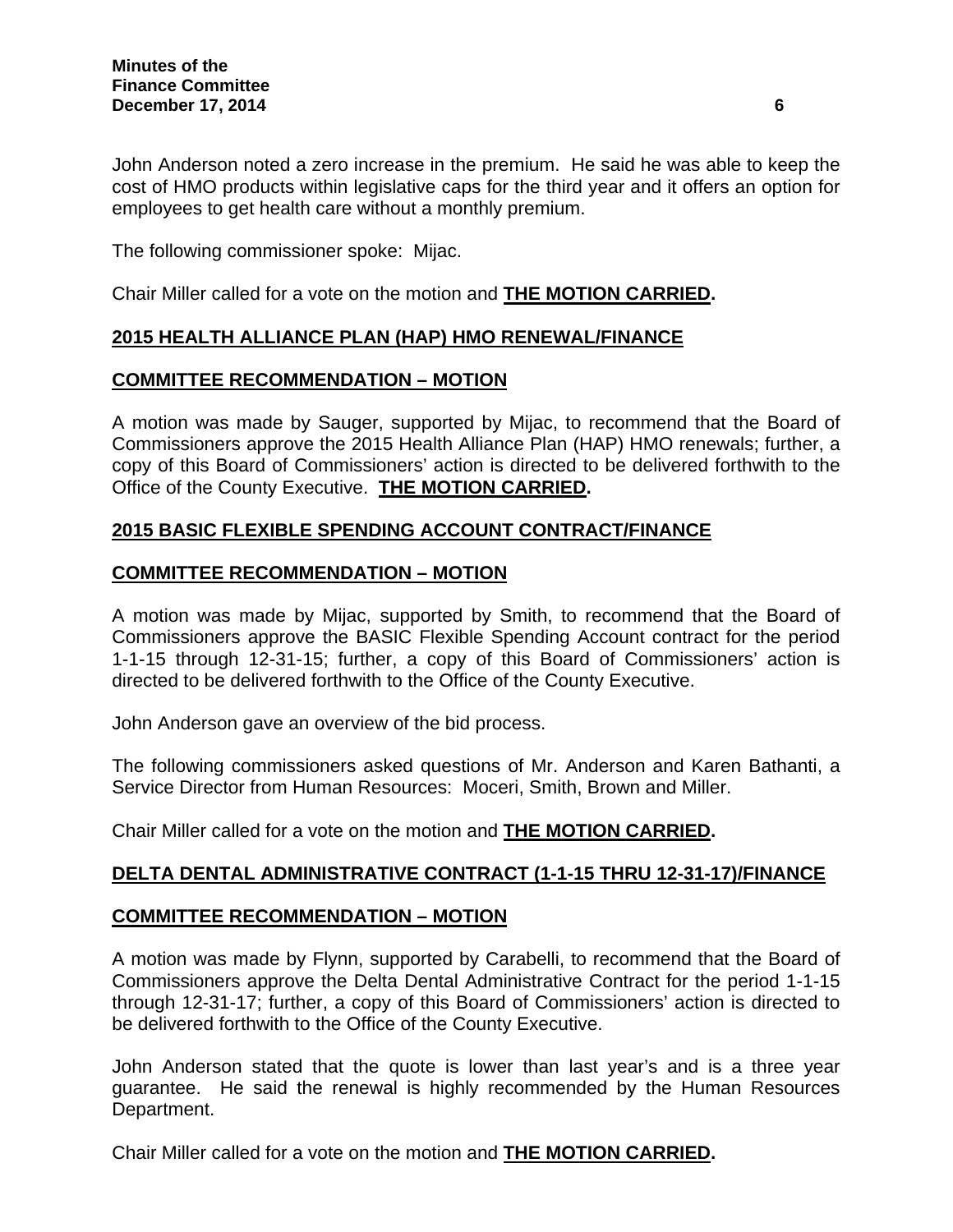# **GOLDEN DENTAL PLANS CONTRACT (1-1-15 THRU 12-31-17)/FINANCE**

#### **COMMITTEE RECOMMENDATION – MOTION**

A motion was made by Mijac, supported by Flynn, to recommend that the Board of Commissioners approve the Golden Dental plans for the period 1-1-15 through 12-31- 17; further, a copy of this Board of Commissioners' action is directed to be delivered forthwith to the Office of the County Executive.

John Anderson said this is a less expensive alternative for the County and provides for potentially less expensive, out-of-pocket fees for employees. He said it is highly endorsed by the unions.

Chair Miller called for a vote on the motion and **THE MOTION CARRIED.**

# **SVS VISION CONTRACT (1-1-15 THRU 12-31-17)/FINANCE**

### **COMMITTEE RECOMMENDATION – MOTION**

A motion was made by Vosburg, supported by Sauger, to recommend that the Board of Commissioners approve a three year contract with SVS Vision for the period from 1-1- 15 through 12-31-17; further, a copy of this Board of Commissioners' action is directed to be delivered forthwith to the Office of the County Executive.

John Anderson stated that this is an expanded renewal of the SVS Vision contract. For 2015, all employees who currently have the Blue Cross Blue Shield PPO product will now have SVS as their vision provider, as well as those who take the insurance bonus.

The following commissioner spoke: Vosburg.

Chair Miller called for a vote on the motion and **THE MOTION CARRIED.**

#### **ADOPT PROCLAMATION COMMENDING THE DE LA SALLE COLLEGIATE HIGH SCHOOL FOOTBALL TEAM ON WINNING THE DIVISION 2 STATE TITLE (OFFERED BY SABATINI)**

# **COMMITTEE RECOMMENDATION – MOTION**

A motion was made by Sabatini, supported by Carabelli, to recommend that the Board of Commissioners adopt a proclamation commending the De La Salle Collegiate High School football team on winning the Division 2 state title. **THE MOTION CARRIED.** 

#### **CORRESPONDENCE**

# **MOTION**

A motion was made by Mijac, supported by Vosburg, to receive and file the information provided as follows: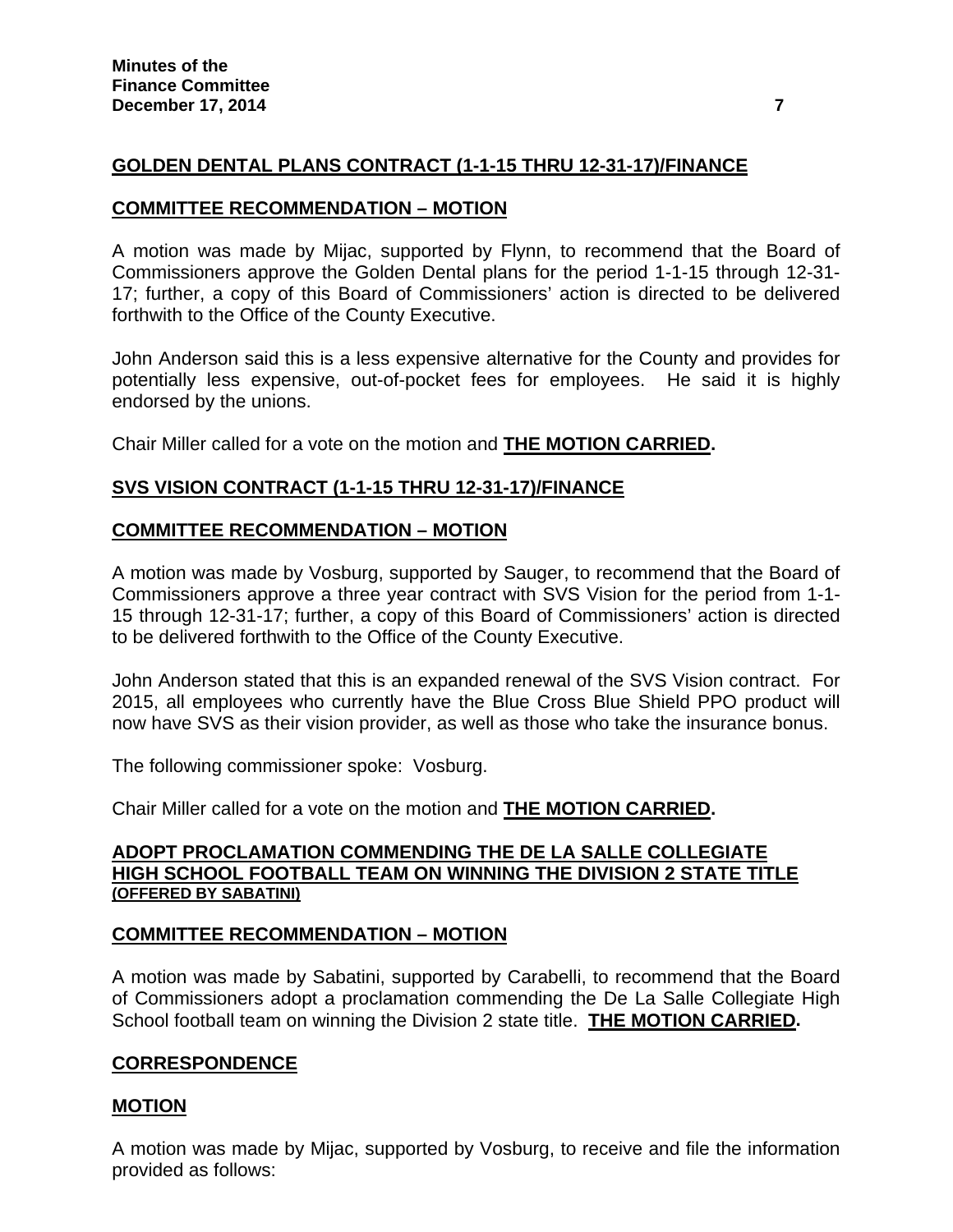Letter from Department of Health and Human Services – Office of Inspector General;

 12-12-14 Correspondence from County Executive Re: Retiree Health Care Bond Issue and

12-12-14 Correspondence from Board Chair Responding to County Executive Memo Re: Retiree Health Care Bond Issue.

The following commissioners spoke: Flynn and Sabatini.

Chair Miller called for a vote on the motion and **The Motion Carried.**

### **SUBMISSION OF COMPREHENSIVE FINANCIAL PLAN TO STATE OF MICHIGAN/FINANCE**

# **COMMITTEE RECOMMENDATION – MOTION**

A motion was made by Brown, supported by Flynn, to recommend that the Board of Commissioners approve the County to submit a Comprehensive Financial Plan to the State of Michigan for the purpose of obtaining approval to issue taxable general obligation bonds to finance the County's unfunded retiree health care liability; further, a copy of this Board of Commissioners' action is directed to be delivered forthwith to the Office of the County Executive.

Steve Smigiel summarized the plan and its intent.

The following commissioner spoke: Flynn.

Chair Miller called for a vote on the motion and **THE MOTION CARRIED WITH SABATINI VOTING "NO."**

# **OPEB BOND AUTHORIZATION/FINANCE**

#### **COMMITTEE RECOMMENDATION – MOTION**

A motion was made by Mijac, supported by Brown, to recommend that the Board of Commissioners adopt a resolution to approve the County to issue up to \$300 million in taxable general obligation bonds to fund its unfunded retiree health care liablity for employees other than those employed at the Department of Roads, who are covered by a separate plan.

Steve Smigiel, Interim Finance Director, and John Axe, Bond Counsel, provided a brief overview.

The following commissioners spoke: Flynn and Vosburg.

Chair Miller called for a vote on the motion and **THE MOTION CARRIED WITH SABATINI VOTING "NO."**